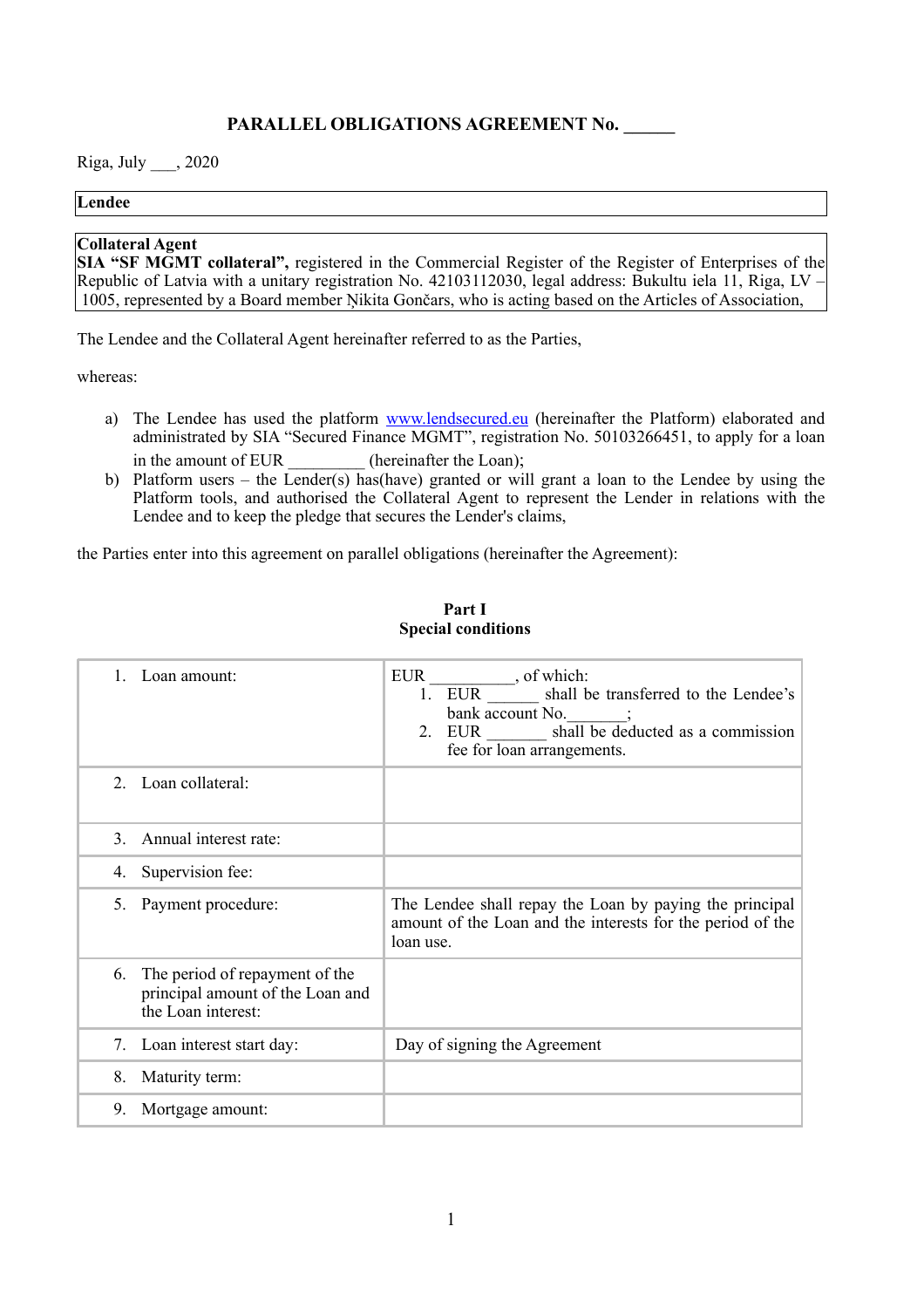# **Part II General conditions**

| 1.                            | <b>Terms and definitions</b>                                                                                                                                                                                                                                                                                                                                                                                                                                                                                                                                                                                                                |
|-------------------------------|---------------------------------------------------------------------------------------------------------------------------------------------------------------------------------------------------------------------------------------------------------------------------------------------------------------------------------------------------------------------------------------------------------------------------------------------------------------------------------------------------------------------------------------------------------------------------------------------------------------------------------------------|
| <b>Annual interest rate</b>   | A fixed interest rate applied as a fee for using the Loan and<br>specified in Part I of the Agreement "Special Conditions", Clause<br>4.                                                                                                                                                                                                                                                                                                                                                                                                                                                                                                    |
| <b>Maturity term</b>          | A Loan maturity term defined in Clause 8 of the Special<br>conditions subject that the Lessee performed all the obligations<br>hereunder. Before the due date specified herein, the Collateral<br>Agent or the Platform Administrator shall receive the repayment<br>of the principal amount of the Loan and the Loan interest on its<br>bank account. Should the due date of the Loan repayment fall on<br>a non-business day, the due date of the Loan repayment shall be<br>considered the next business day.                                                                                                                            |
| <b>Platform</b>               | The environment of the web page <b>www.lendsecured.eu</b> , where the<br>Lender(s) lends and Lendee(s) borrows financial means for the<br>implementation of his (their) business projects.                                                                                                                                                                                                                                                                                                                                                                                                                                                  |
| <b>Platform administrator</b> | SIA "Secured Finance MGMT", registered in the Register of<br>Enterprises of the Republic of Latvia under a unitary registry<br>No.50103266451, address: Bukultu iela 11, Riga, LV-1005, e-<br>mail: info@lendsecured.eu                                                                                                                                                                                                                                                                                                                                                                                                                     |
| <b>Supervision fee</b>        | A fee paid by the Lendee to the Platform Administrator together<br>with the Loan interest, starting from the Loan issue moment and<br>until the moment of Loan repayment. The amount of the<br>Supervision fee is defined in Part I of the Agreement "Special<br>Conditions", Clause 4, and shall be calculated as the percentage<br>from the remaining unpaid Loan amount.                                                                                                                                                                                                                                                                 |
| Lender                        | The user(s) of the platform, who lent money to the Lendee using<br>the tools of the Platform for lending purposes.                                                                                                                                                                                                                                                                                                                                                                                                                                                                                                                          |
| Loan                          | A Loan amount issued by the Lender to the Lendee in accordance<br>with the terms and conditions of the Agreement, and which the<br>Lendee undertakes to repay, including the Commission fee, the<br>Loan interest, the interest on arrears, the penalty, the Supervision<br>fee and other payments related to the Loan.                                                                                                                                                                                                                                                                                                                     |
| Mortgage amount               | The maximum amount of claim secured by the pledge, which is<br>corroborated in the Land Register.                                                                                                                                                                                                                                                                                                                                                                                                                                                                                                                                           |
| <b>Commission fee</b>         | A payment to be paid by the Lendee to the Collateral Agent for the<br>assessment of the Lendee's transaction, preparation of documents<br>necessary for signing the Agreement, and also all expenses arising<br>with regards to this Agreement – evaluation of the Loan<br>Collateral, pledge registration/amendment/cancellation, including<br>the notarial fees both at the moment of signing the Agreement and<br>during the period of its validity according to the actual amount of<br>such expenses. The Commission fee shall be deducted from the<br>total Loan amount and shall not be transferred to the Lendee's<br>bank account. |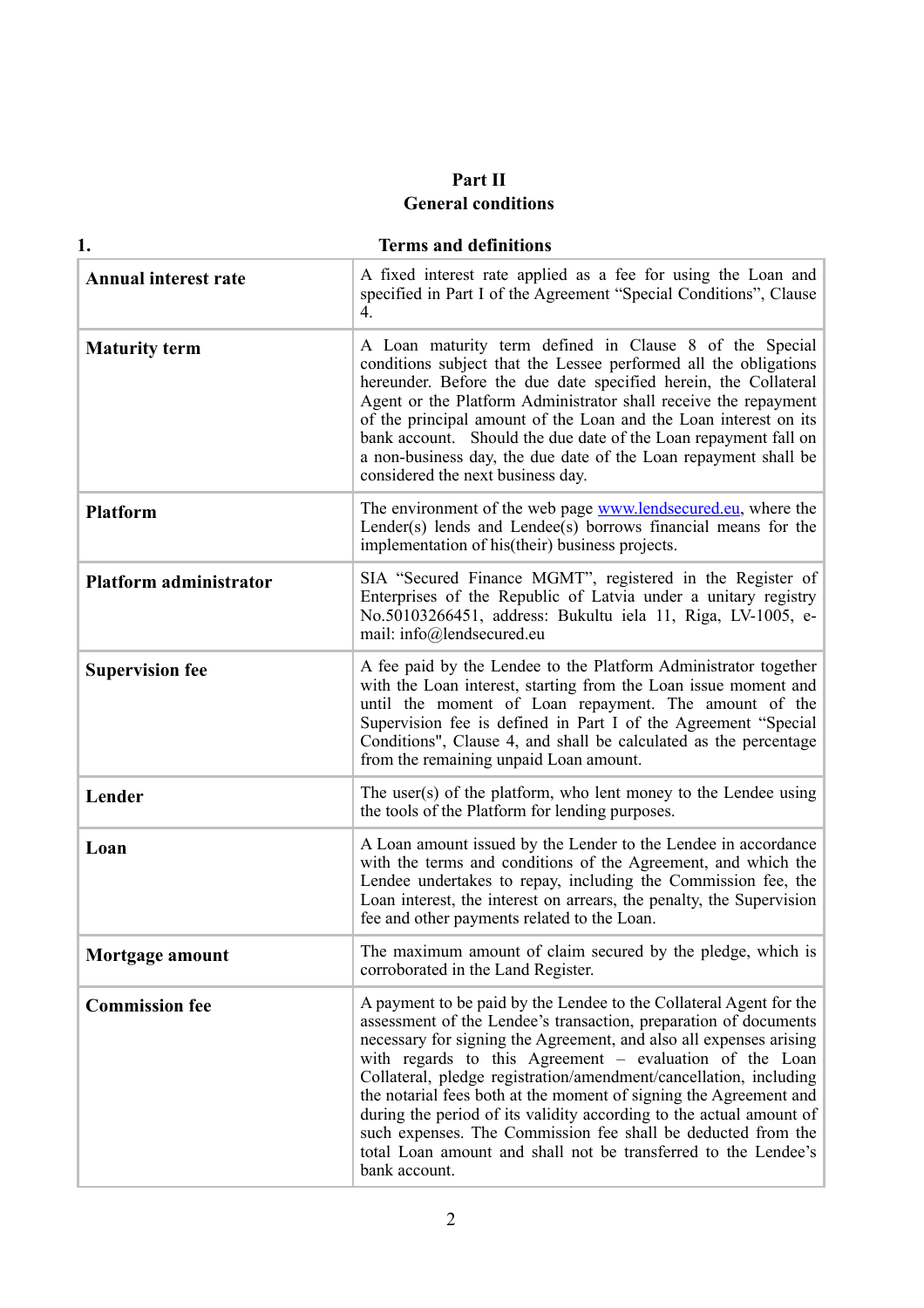| Agreement              | This Agreement with all its amendments, additions and covenants.                                                                                                                                                       |
|------------------------|------------------------------------------------------------------------------------------------------------------------------------------------------------------------------------------------------------------------|
| Loan collateral        | The Real Estate used as a Loan Collateral pursuant to Special<br>Conditions of the Agreement, Clause 2, for which the first<br>mortgage is registered in the Land Register for the benefit of the<br>Collateral Agent. |
| Pledger                | The owner of the Loan Collateral, whose real estate secures the<br>claims arising out of this Agreement.                                                                                                               |
| <b>Party / Parties</b> | The Collateral Agent and the Lendee collectively.                                                                                                                                                                      |

# **1. SUBJECT OF THE AGREEMENT**

- 1.1. By signing this Agreement, the Lendee agrees that the Collateral Agent will represent the Lendee in relation to the administration and regaining of the Loan, among other, the Collateral Agent shall be entitled to receive the repayment of the Loan and other loan-related payments. By signing this Agreement, the Lendee undertakes liabilities to the Collateral Agent in the same amount as he does to the Lender.
- 1.2. The balance of the Lendee's Loan issued by the Lender shall reduce simultaneously and in the same amount as the liabilities to the Collateral Agent and/or Platform Administrator, and by the full repayment of the Loan to the Collateral Agent and/or the Platform Administrator, the Lendee fully settles his liabilities to the Lender.
- 1.3. The liabilities undertaken by the Lendee hereunder shall be secured by the mortgage and the pledge corroborated in the Land Register on the Loan Collateral, which consists of the Real Estate specified in Part I of the Agreement "Special Conditions".

## **2. LOAN REPAYMENT PROCEDURE**

- 2.1. The Loan shall be repaid and all other related payments shall be made to the Collateral Agent and the Platform Administrator by money transfer in EUR currency, transferring the money to the escrow account integrated in the Platform and indicating the following payment details:
	- a) Payee: "Lemon Way";
	- b) Payee's registration No.: 500 486 915;
	- c) Payee's account No.: FR7630004025110001118625268;
	- d) The purpose of payment shall include the number of user specified in the Lendee's Platform profile.
- 2.2. The Collateral Agent shall be entitled to request other method of payment by informing the Lendee in written about the account number to which the Agreement-related payments shall be made.
- 2.3. The Lendee shall be entitled at any time, by giving at least a 10 (ten) business day prior written notice to the Platform Administrator, sending a respective application by mail or submitting it personally in the Platform Administrator's office, to repay a part of the full amount of the Loan prematurely. Within 5 (five) business days after the receipt of such application, the Platform Administrator shall inform the Lendee on the total amount of contractual liabilities, using the communication method specified in the application. In this case the Lendee shall pay the Platform Administrator a fair an unbiased reasonable compensation of expenses directly related to the premature Loan repayment, paying the compensation along with the premature Loan repayment as a single payment in the amount of  $\qquad$   $\qquad$  months interest rate calculated from the principal amount of the Loan being repaid prematurely.

### **3. RESPONSIBILITY OF THE PARTIES AND RESOLUTION OF DISPUTES**

3.1. In case if the Lendee fails to repay the Loan in full or in parts, or fails to pay the interest to the Collateral Agent and/or Platform Administrator within the terms specified herein, the Collateral Agent shall evaluate the economical reasonability of imposing the penalty and inform the Lendee respectively, and the Lendee, in addition to other payments defined herein, shall pay the penalty in the amount of 0.5 % (zero point five percent) from the amount of interests which have not been timely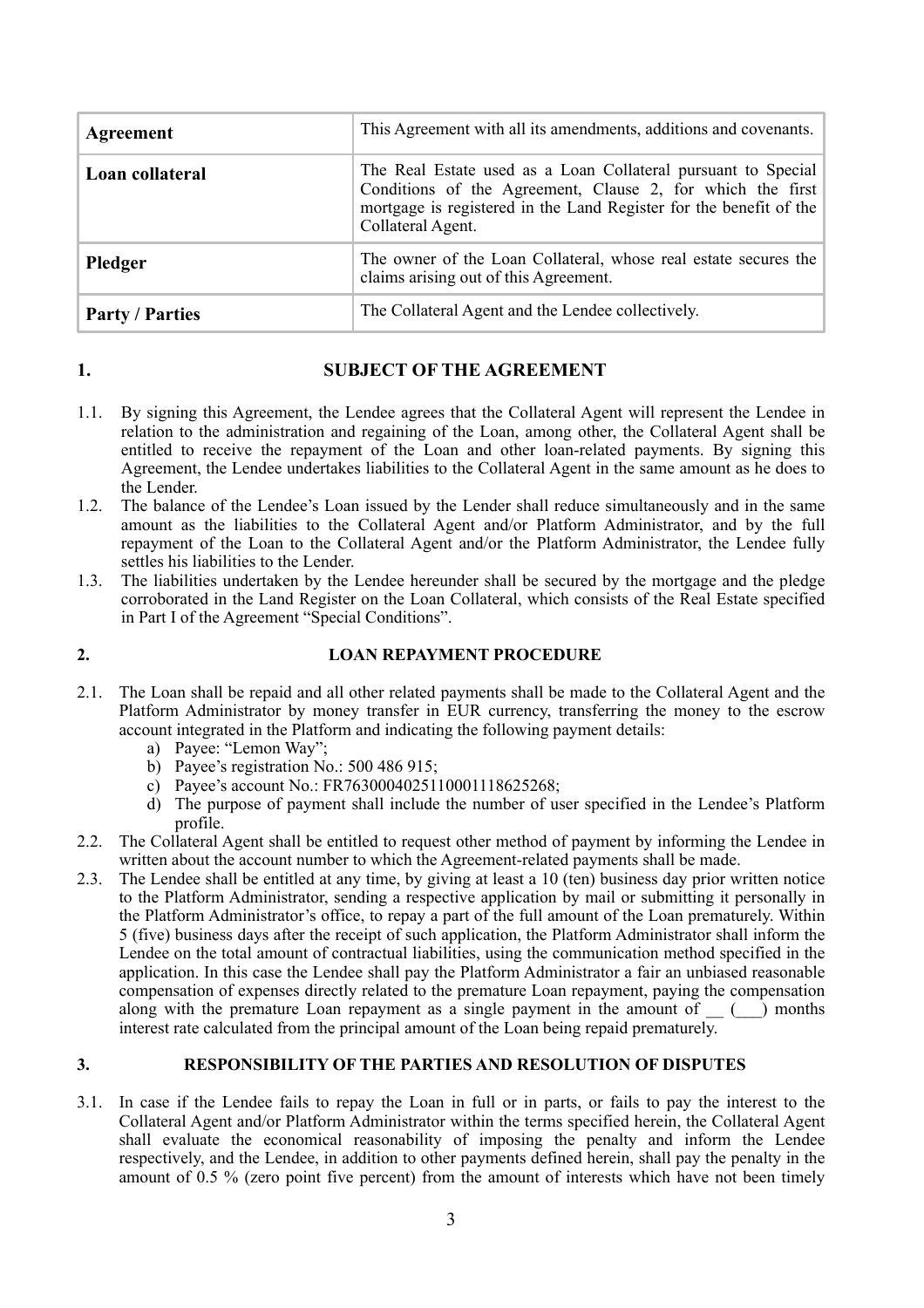paid for each calendar day of the delay, but the total amount of the penalty shall not exceed 10% (ten percent) from the unpaid amount of the Loan. Imposing or paying of the penalty shall not replace the Lendee's obligation to immediately repay all the unpaid interests and the remaining Loan amount.

- 3.2. If the Lendee fails to make some of the payments within the deadlines specified herein, the Lendee shall pay the Collateral Agent or the Platform Administrator the interest on arrears in the amount of 1.5% (one point five percent) from the Loan amount in arrears.
- 3.3. Should the Lendee fail to repay the Loan in full until the Loan maturity period specified, or in case if the conditions of Clause 3.6.1 or 3.6.2 become applicable, the Lendee shall pay the Collateral Agent or the Platform Administrator the interest on arrears in the amount of 3% (three percent) from the Loan amount in arrears for each day of delay. Payment of the interests on arrears shall not release the Lendee from his liabilities.
- 3.4. In case if the Lendee has repaid only a part of his debt, or if the Lendee violated the Agreement and the obligation to pay a penalty arises, the further payments made by the Lendee shall be assigned as follows:
- 3.4.1. Coverage of the interest on arrears;
- 3.4.2. Payment of interests;
- 3.4.3. Loan repayment;
- 3.4.4. Penalty payment.
- 3.5. Any dispute, disagreement or claim among the Parties, including those arising out of the Agreement, related to the Agreement, its amending, violation, termination, cancellation, legality, validity or interpretation shall be resolved by mutual consent of the Parties, but if the consent is not possible, the dispute shall be resolved in court.
- 3.6. The Collateral Agent shall be entitled to perform the following actions at his choice:
- 3.6.1. to withdraw from the Agreement unilaterally by giving a respective notice to the Lendee, using his address specified herein;
- 3.6.2. to demand a preschedule fulfilment of obligations;
- 3.6.3. to exercise his right of claim in full amount,
- in case if at least one of the following circumstances arise: 1) the Lendee fails to make a full or partial payment hereunder for more than 30 (thirty) calendar days; 2) the Lendee alienates / sells the Loan Collateral to third parties; 3) the Lendee is using the Loan for the purposes other than those defined in this Agreement (if such purposes have been defined); 4) a claim has been lodged in the court against the Lendee and/or the Pledger about the recovery of debt and/or losses, or a decision has been made by a respective institution regarding the pledging of money and property of the Lendee and/or the Pledger, or some of the claim security means have been implemented within a civil or criminal procedure; 5) the market value of the Loan Collateral reduced or the Loan Collateral was fully or partially lost as a result of malicious actions or neglect of the Lendee.
- 3.7. The Parties hereby agree that in case of failure to perform the conditions of Clause 3.6.2 hereof, the Collateral Agent shall be entitled to terminate the Agreement unilaterally and to demand the uncontested enforcement of obligations by foreclosing the mortgaged property, and among other the Parties hereby agree that the Collateral Agent shall be entitled to sell the pledged Loan Collateral for a free price on a voluntary auction within legal action.
- 3.8. The Collateral Agent shall be entitled to submit the debt for collection, as well as to assign the claims arising of the Agreement to any third party, and such cession can also include the processing of the Lendee's personal data and the transfer of the Lendee's personal data to the receiver of the claims (cessionary).
- 3.9. If the Lendee's debt file is submitted to a debt collection service provider or a sworn attorney, all the expenses and losses related to the debt recovery process and its progress shall be covered by the Lendee.
- 3.10. The Collateral Agent shall be entitled to process the Lendee's personal data (registered with the Data State Inspectorate), as well as to submit and to receive the Lendee's data and other information from third parties, databases, record-keeping systems (e.g. The Population Register, The Land Register etc.) and to process the data aimed at the customer accounting, offer of services, service rendering and maintenance. The Lendee hereby agrees with the procession and receiving of his data, as well as with sending of his data to debt collection service providers.
- 3.11. The Lendee hereby certifies that he is a person performing economic activity in accordance with the Commercial Law, Personal Income Tax Law and other legislative acts regulating economic activities.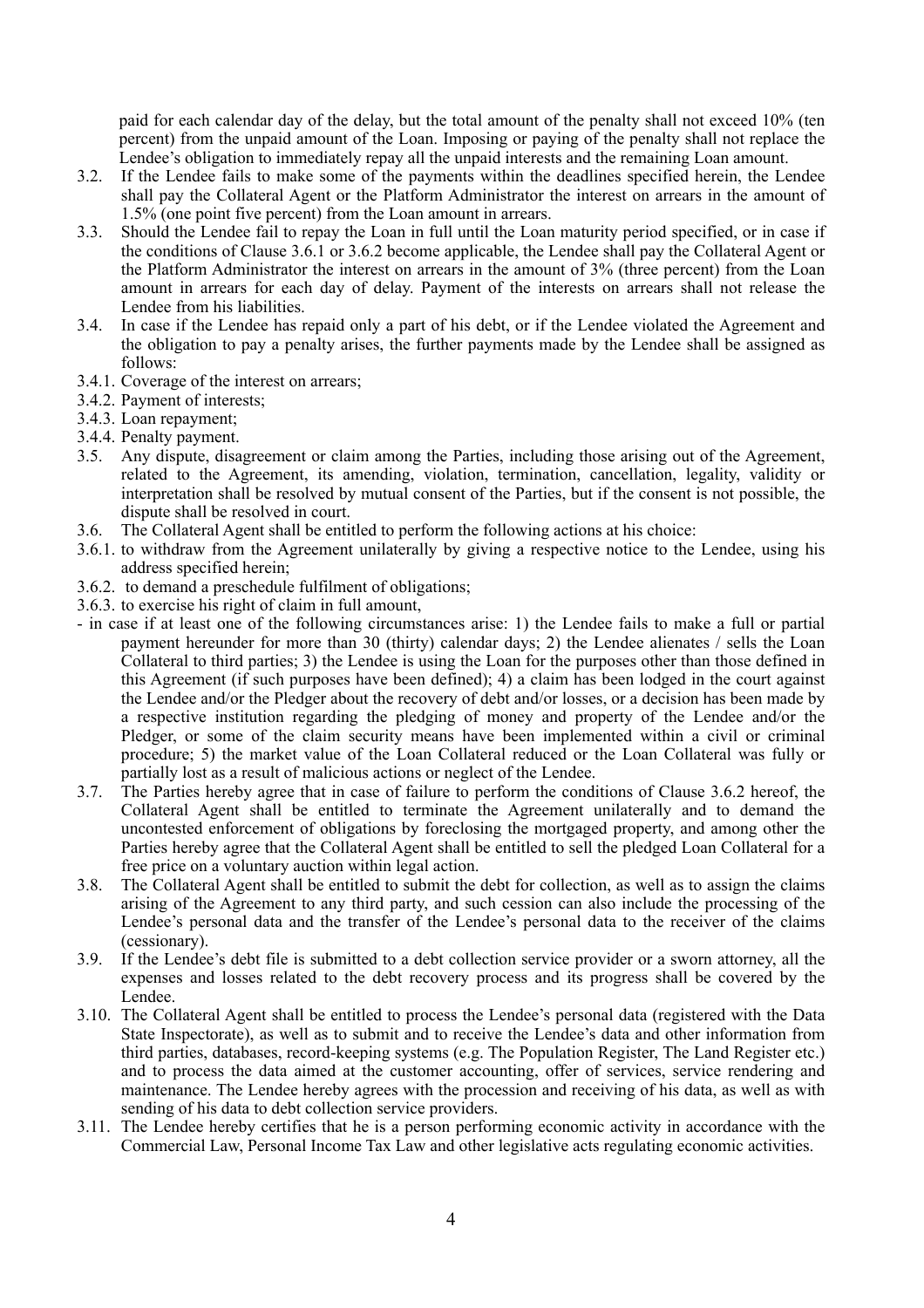- 3.12. The Lendee hereby certifies that all the information provided to the Collateral agent about the purpose of use of the Loan is true and proves the use of the Loan for the purposes of the Lendee's economic activities.
- 3.13. The Lendee hereby certifies that the Loan will be used for the needs of his economic activities. In this regard the Lendee is aware that he is not a consumer and the regulation of the Consumer Rights Protection Law will not be applicable to the Lendee.
- 3.14. In case if the Collateral Agent performs some actions mentioned in the price list attached hereto, the Lendee shall pay the Collateral Agent or the Platform Operator a remuneration for the respective services rendered in accordance with the prices specified in the price list.
- 3.15. During the period of validity of the Agreement, the Collateral Agent shall be entitled to assess the financial state of the Lendee, which includes the right of the Collateral Agent to demand and the obligation of the Lendee to provide on his request the Lendee's account statements for the last 6 (six) months after the moment of the respective inquiry, as well as other documents related to the financial state of the Lendee.
- 3.16. The Platform Pperator and the Collateral Agent shall be entitled to refuse the payment of the Loan and/or to withdraw from the Agreement unilaterally in case if the appraisal of property establishes that the Loan exceeds 60 % (sixty percent) of the property market value.
- 3.17. The Lendee shall not be entitled to alienate the Loan Collateral or its part, as well as to pledge or encumber it in any other way, and to transfer it for the use of any third party without a written consent of the Collateral agent. Within the meaning of this clause, the Lendee's spouse, underage children and parents shall not be deemed the third parties.
- 3.18. The Lendee undertakes to ensure that any compulsory payments and expenses related to the Loan Collateral, including the real estate tax, utility payments, maintenance and upkeeping fees shall be paid in due time and amount.
- 3.19. The Lendee undertakes to ensure that the Loan Collateral is maintained in good condition in accordance with the requirements of the applicable regulatory enactments, avoiding any degradation of its condition. Natural wear and tear of the Loan Collateral shall not be deemed as degradation of its condition.
- 3.20. The Collateral Aagent shall be entitled to impose a penalty on the Lendee in the amount of 5% (five percent) of the Loan amount for the violation of the obligations stipulated in Clause 3.17, 3.18, 3.19 hereof, subject that the Collateral Agent has informed the Lendee about such violation, sending a respective notice to the Lendee's e-mail or residential address specified herein, and the Lendee failed to remedy the violation within 30 (thirty) days after the receipt of the notice.

# **4.** *FORCE MAJEURE* **CIRCUMSTANCES**

- 4.1. A Party will not lodge any claims to the other party in case of *force majeure* circumstances, such as fire, natural disaster, strike, any war and terrorist activities, activities by the state and municipal authorities that directly affect the performance of the Agreement and that could not be predicted and avoided.
- 4.2. The occurrence of the *force majeure* circumstances shall be approved by a document issued by a respective authority certifying the occurrence of the above circumstances. A Party shall immediately inform the other Party on the occurrence of such circumstances and take all necessary actions aimed at avoiding of losses that the Parties can incur while performing the Agreement.

# **5. OTHER CONDITIONS**

- 5.1. The Agreement enters into legal force upon signature and is valid until all the obligations of the Parties are fulfilled.
- 5.2. By signing this Agreement, the Parties certify that they are authorised to perform all actions specified in herein.
- 5.3. Should any of terms and conditions of the Agreement become invalid, it does not affect the validity of other terms and conditions of the Agreement.
- 5.4. The Parties are entitled to provide the information about the Agreement to state authorities authorised to request and receive such information, and the Parties shall not be entitled to provide this information to any other third parties without a prior written consent of the other Party, except of cessionaries, authorised persons and debt collectors.